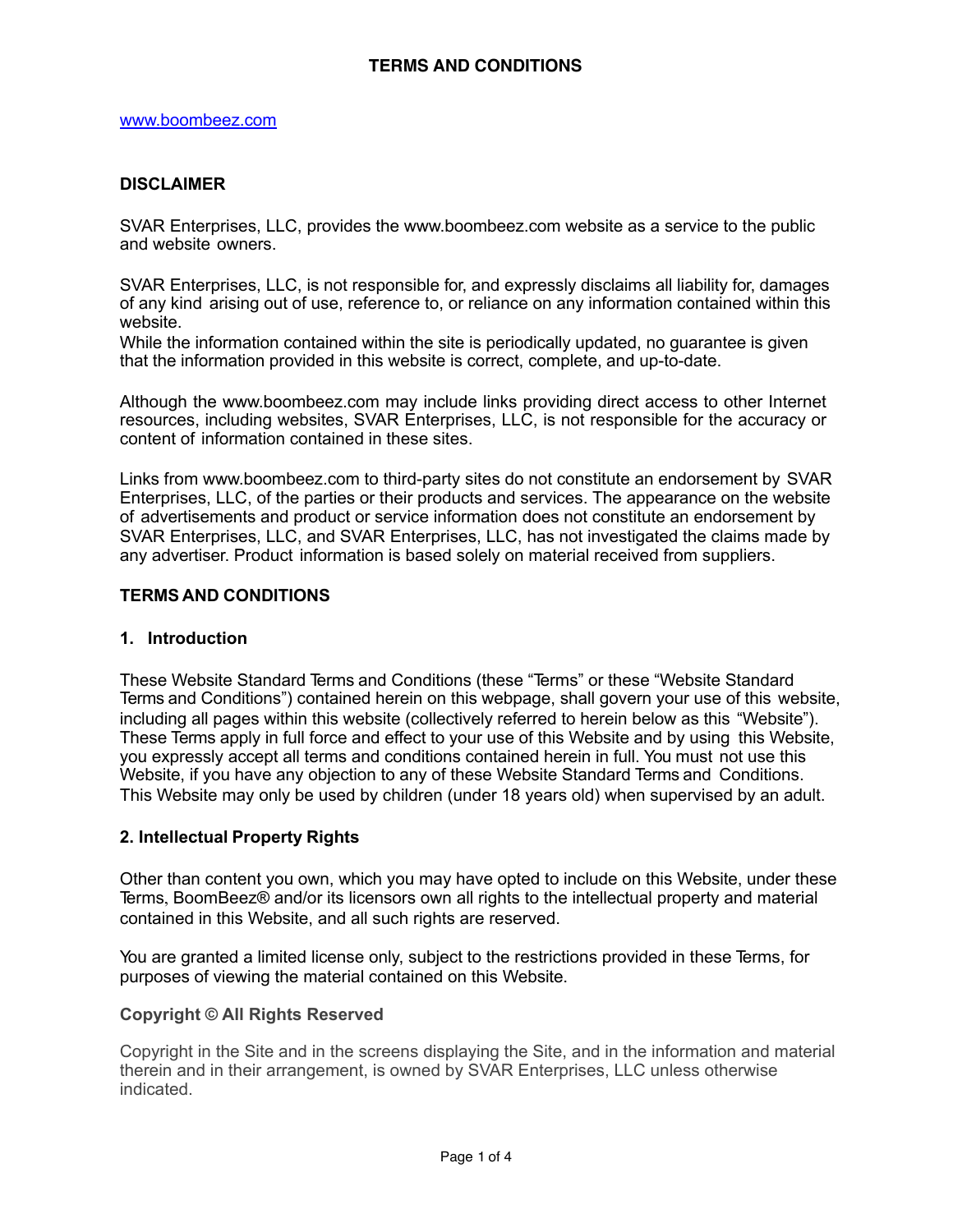## **Trademarks**

BOOMBEEZ and the "BOOMBEEZ logo" are trademarks of SVAR Enterprises, LLC. SVAR Enterprises may also claim rights in other trademarks and service marks in the Site.

### **Non-Proprietary and Non-Confidential Treatment of Information**

All information submitted to SVAR Enterprises via this Site shall be deemed and remain the property of SVAR Enterprises, and SVAR Enterprises shall be free to use, for any purpose, any idea, concepts, know-how or techniques contained in such information. SVAR Enterprises shall not be subject to any obligations of confidentiality regarding submitted information except as specially agreed or as otherwise required by law.

# **3. Restrictions**

You are expressly and emphatically restricted from all of the following:

publishing any Website material in any media; selling, sub-licensing and/or otherwise commercializing any Website material; publicly performing and/or showing any Website material; using this Website in any way that is, or may be, damaging to this Website; using this Website in any way that impacts user access to this Website; using this Website contrary to applicable laws and regulations, or in a way that causes, or may cause, harm to the Website, or to any person or business entity; engaging in any data mining, data harvesting, data extracting or any other similar activity in relation to this Website, or while using this Website; using this Website to engage in any advertising or marketing;

Certain areas of this Website are restricted from access by you and SVAR Enterprises, LLC, may further restrict access by you to any areas of this Website, at any time, in its sole and absolute discretion. Any user ID and password you may have for this Website are confidential and you must maintain confidentiality of such information.

## **4. Your Content**

In these Website Terms And Conditions, "Your Content" shall mean any audio, video, text, images or other material you choose to display on this Website. With respect to Your Content, by displaying it, you grant SVAR Enterprises, LLC, a non-exclusive, worldwide, irrevocable, royalty-free, sub-licensable license to use, reproduce, adapt, publish, translate and distribute it in any and all media.

Your Content must be your own and must not be infringing on any third party's rights. SVAR Enterprises, LLC, reserves the right to remove any of Your Content from this Website at any time, and for any reason, without notice.

#### **5. No warranties**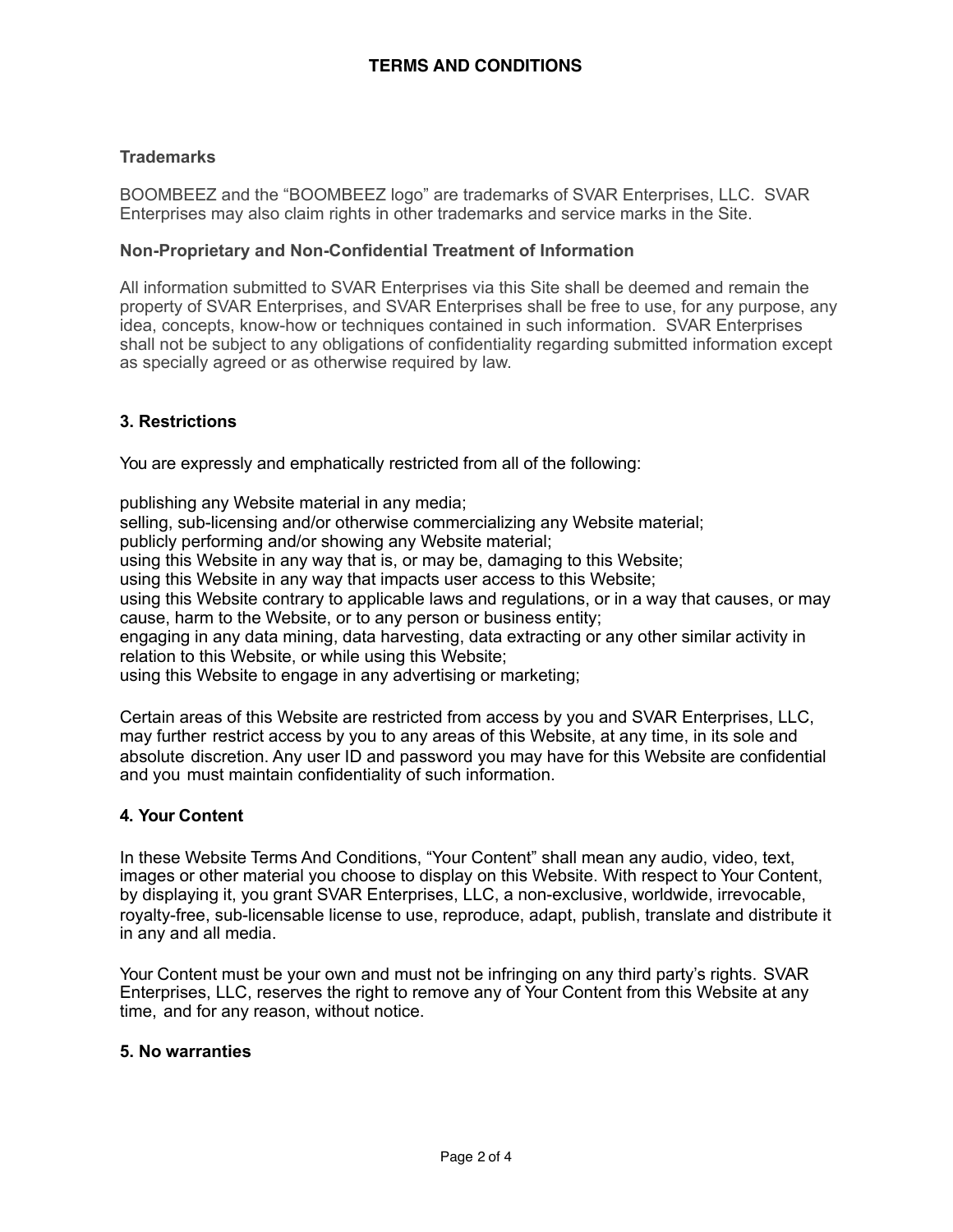This Website is provided "as is," with all faults, and SVAR Enterprises, LLC, makes no express or implied representations or warranties, of any kind related to this Website or the materials contained on this Website.Additionally, nothing contained on this Website shall be construed as providing consult or advice to you.

# **6. Limitation of liability**

In no event shall SVAR Enterprises, LLC, nor any of its officers, directors and employees, be liable to you for anything arising out of or in any way connected with your use of this Website, whether such liability is under contract, tort or otherwise, and SVAR Enterprises, LLC, including its officers, directors and employees shall not be liable for any indirect, consequential or special liability arising out of or in any way related to your use of this Website.

## **7. Indemnification**

You hereby indemnify to the fullest extent SVAR Enterprises, LLC, from and against any and all liabilities, costs, demands, causes of action, damages and expenses (including reasonable attorney's fees) arising out of or in any way related to your breach of any of the provisions of these Terms.

# **8. Severability**

If any provision of these Terms is found to be unenforceable or invalid under any applicable law, such un-enforceability or invalidity shall not render these Terms unenforceable or invalid as a whole, and such provisions shall be deleted without affecting the remaining provisions herein.

## **9. Variation of Terms**

SVAR Enterprises, LLC, is permitted to revise these Terms at any time as it sees fit, and by using this Website you are expected to review such Terms on a regular basis to ensure you understand all terms and conditions governing use of this Website.

#### **10. Assignment**

SVAR Enterprises, LLC, shall be permitted to assign, transfer, and subcontract its rights and/or obligations under these Terms without any notification or consent required. However, you shall not be permitted to assign, transfer, or subcontract any of your rights and/or obligations under these Terms.

## **11. Entire Agreement**

These Terms, including any legal notices and disclaimers contained on this Website, constitute the entire agreement between SVAR Enterprises, LLC, and you in relation to your use of this Website, and supersede all prior agreements and understandings with respect to the same.

## **12. Governing Law & Jurisdiction**